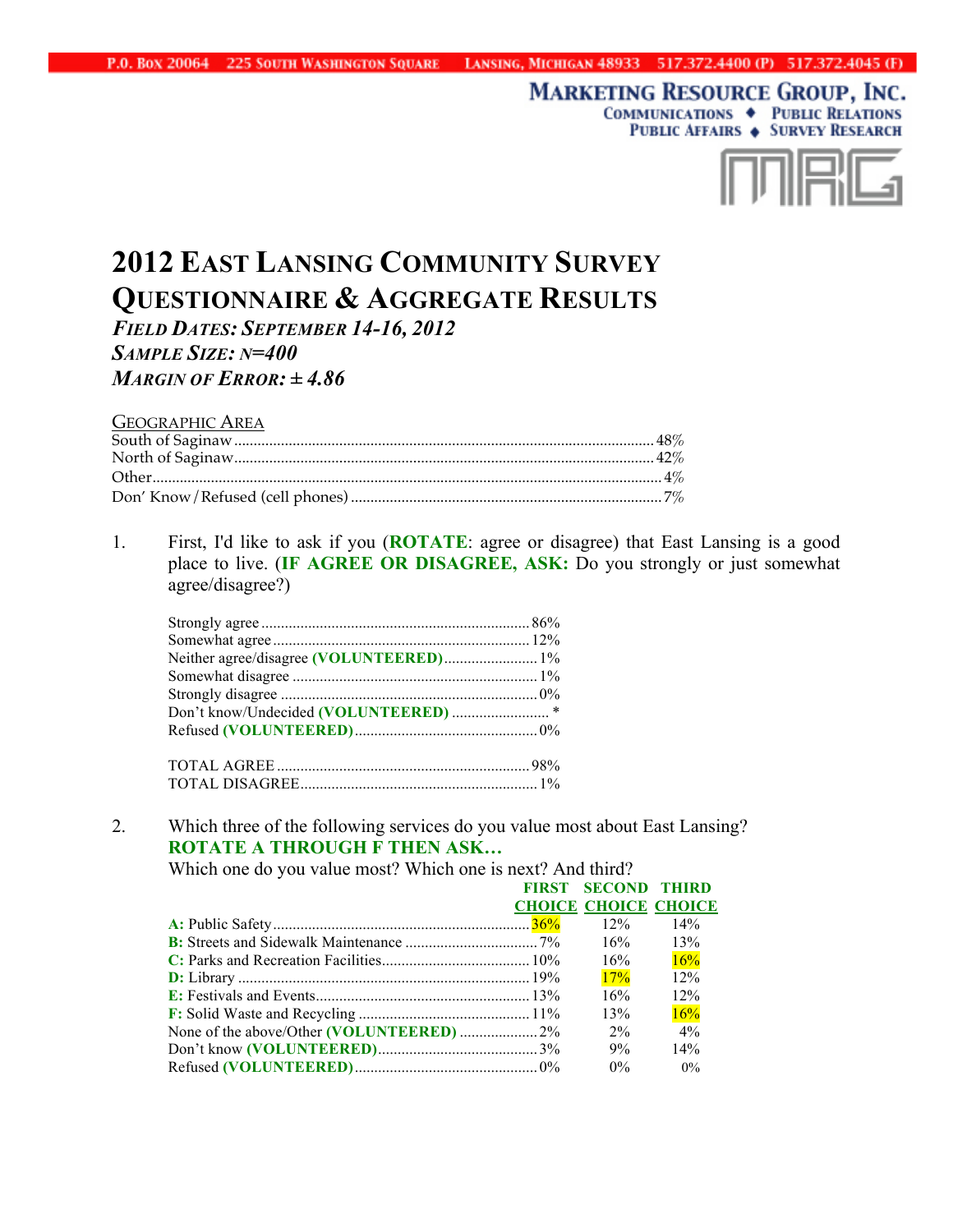QUESTIONNAIRE & AGGREGATE RESULTS PAGE 2

2. Which three of the following services do you value most about East Lansing?

| <b>ALL RESPONSES COMBINED</b> |  |
|-------------------------------|--|
|-------------------------------|--|

For the following characteristics or features of East Lansing, please tell me if you are satisfied or dissatisfied with each. How satisfied are you with … **ROTATE QUESTIONS 3 THROUGH 8** (**IF SATISFIED OR DISSATISFIED, ASK:** Are you very or just somewhat satisfied/dissatisfied?)

|                  |                                       | (VOLUNTEERED)                        |                                                                                          |                     |             | (VOLUNTEERED)  |
|------------------|---------------------------------------|--------------------------------------|------------------------------------------------------------------------------------------|---------------------|-------------|----------------|
| <b>Very</b>      | Somewhat                              | <b>Neither</b><br>Satisfied/         | Somewhat                                                                                 | <b>Very</b>         | Don't       |                |
| <b>Satisfied</b> | <b>Satisfied</b>                      | <b>Dissatisfied</b>                  | <b>Dissatisfied</b>                                                                      | <b>Dissatisfied</b> | <b>Know</b> | <b>Refused</b> |
|                  | The overall appearance of the City?   |                                      |                                                                                          |                     |             |                |
| 43%              | 46%                                   | $4\%$                                | 6%                                                                                       | $2\%$               | $\ast$      | $0\%$          |
|                  |                                       |                                      |                                                                                          |                     |             |                |
|                  |                                       |                                      |                                                                                          |                     |             |                |
|                  |                                       | The overall appearance of Downtown?  |                                                                                          |                     |             |                |
| 23%              | 46%                                   | $5\%$                                | 16%                                                                                      | 8%                  | 3%          | $0\%$          |
|                  |                                       |                                      |                                                                                          |                     |             |                |
|                  |                                       |                                      |                                                                                          |                     |             |                |
|                  |                                       |                                      | Your neighborhood as a place to live or raise a family?                                  |                     |             |                |
| 72%              | 19%                                   | $2\%$                                | 4%                                                                                       | 3%                  | $0\%$       | $0\%$          |
|                  |                                       |                                      |                                                                                          |                     |             |                |
|                  |                                       |                                      |                                                                                          |                     |             |                |
|                  | The overall quality of city services? |                                      |                                                                                          |                     |             |                |
| 54%              | 39%                                   | 3%                                   | 3%                                                                                       | $1\%$               | $1\%$       | $1\%$          |
|                  |                                       |                                      |                                                                                          |                     |             |                |
|                  |                                       |                                      |                                                                                          |                     |             |                |
|                  |                                       |                                      | The city's efforts to keep residents informed about important issues and current events? |                     |             |                |
| 41%              | 42%                                   | 5%                                   | 7%                                                                                       | 3%                  | $2\%$       |                |
|                  |                                       |                                      |                                                                                          |                     |             |                |
|                  |                                       |                                      |                                                                                          |                     |             |                |
|                  |                                       | The transparency of City government? |                                                                                          |                     |             |                |
| 19%              | 42%                                   | $11\%$                               | 13%                                                                                      | 7%                  | 9%          | $\ast$         |
|                  |                                       |                                      |                                                                                          |                     |             |                |
|                  |                                       |                                      |                                                                                          |                     |             |                |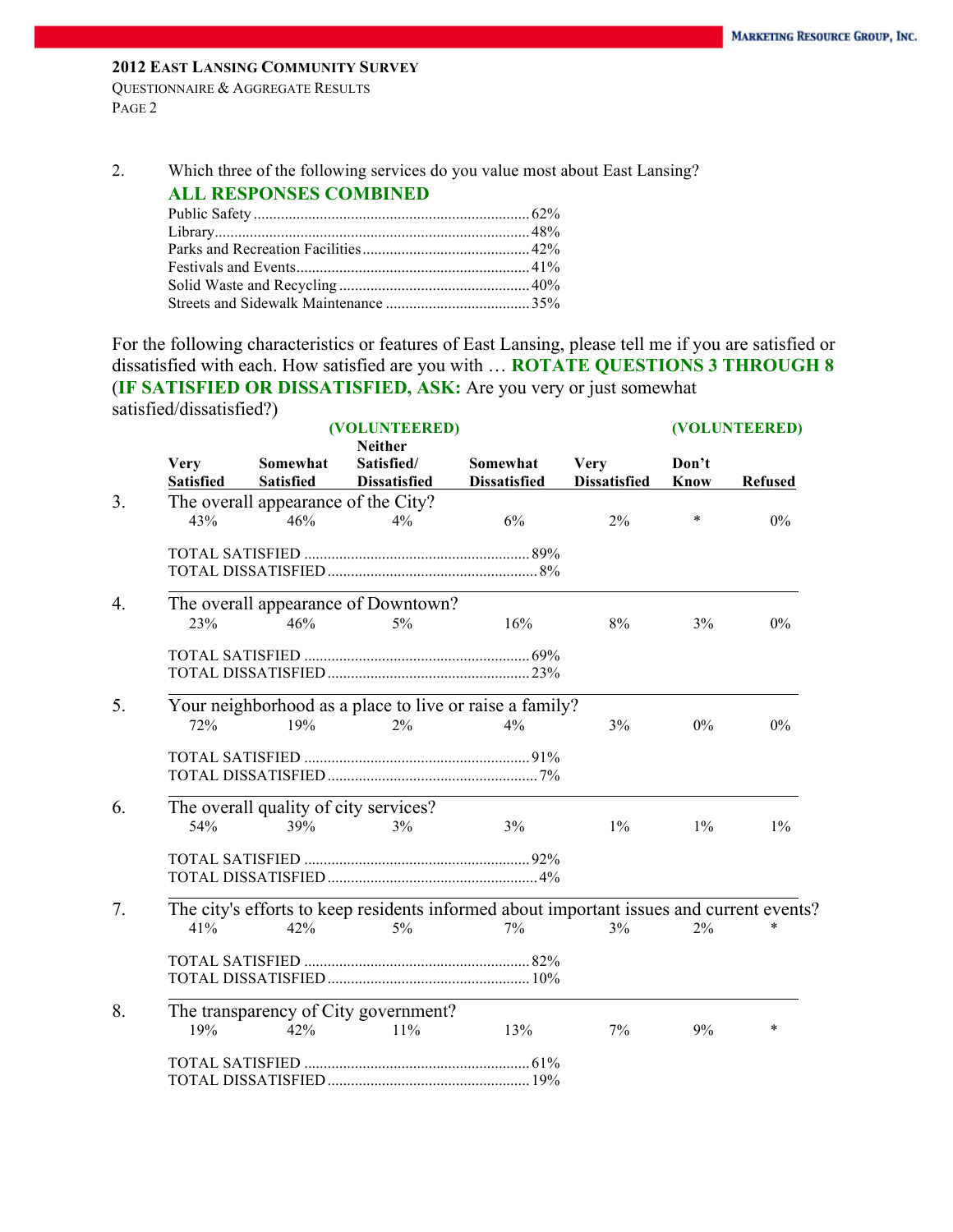QUESTIONNAIRE & AGGREGATE RESULTS PAGE 3

For the following statements about East Lansing, please tell me if you (**ROTATE:** agree or disagree) with each: **ROTATE QUESTIONS 9 THROUGH 14**

(**IF AGREE/DISAGREE, ASK:** Do you strongly or just somewhat agree/disagree?)

|     |                                 |                           | (VOLUNTEERED)            |                                                                                                                                        |                                                         |       | (VOLUNTEERED)       |
|-----|---------------------------------|---------------------------|--------------------------|----------------------------------------------------------------------------------------------------------------------------------------|---------------------------------------------------------|-------|---------------------|
|     | <b>Strongly</b><br><b>Agree</b> | Somewhat                  | <b>Neither</b><br>Agree/ | Somewhat<br>Agree Disagree Disagree                                                                                                    | <b>Strongly</b><br><b>Disagree</b>                      | Don't | <b>Know</b> Refused |
| 9.  |                                 |                           |                          | Before City government makes a decision on important issues, it sufficiently listens to                                                |                                                         |       |                     |
|     | 29%                             | 36%                       | 10%                      | citizens and takes their comments into consideration.<br>$11\%$                                                                        | 7%                                                      | 8%    | $0\%$               |
|     |                                 |                           |                          |                                                                                                                                        |                                                         |       |                     |
| 10. |                                 | of issues that affect me. |                          | I have ample opportunities to meet with City government and participate in discussions                                                 |                                                         |       |                     |
|     | 37%                             | 36%                       | 7%                       | 9%                                                                                                                                     | $5\%$                                                   | 6%    | $0\%$               |
|     |                                 |                           |                          |                                                                                                                                        |                                                         |       |                     |
| 11. | 16%                             | 21%                       | $7\%$                    | I am actively involved with my neighborhood association.<br>19%                                                                        | 37%                                                     | $1\%$ | $0\%$               |
|     |                                 |                           |                          |                                                                                                                                        |                                                         |       |                     |
| 12. | 58%                             | 29%                       | 6%                       | I believe that an active neighborhood association helps build a strong community.<br>3%                                                | 3%                                                      | $1\%$ | $0\%$               |
|     |                                 |                           |                          |                                                                                                                                        |                                                         |       |                     |
| 13. | 33%                             | 37%                       | 15%                      | I believe that active City support and communication has enhanced my neighborhood.<br>$5\%$                                            | $4\%$                                                   | 6%    |                     |
|     |                                 |                           |                          |                                                                                                                                        |                                                         |       |                     |
| 14. | 44%                             | 37%                       | 7%                       | I believe that development supports a vibrant, economically stable community.<br>$5\%$                                                 | $4\%$                                                   | 4%    | $1\%$               |
|     |                                 |                           |                          |                                                                                                                                        |                                                         |       |                     |
| 15. |                                 |                           |                          | How do you prefer to receive information about city government and community news?<br><b>ROTATE QUESTIONS A THROUGH C, THEN READ D</b> |                                                         |       |                     |
|     |                                 |                           |                          | B: From the Newspapers and Local News Media  33%                                                                                       | <b>READ 15A</b><br><b>READ 15B</b><br><b>SKIP TO 16</b> |       |                     |

**D:** Or something else (Other) .................................................. \* **READ 15D** Don't Know **(VOLUNTEERED)**...................................2% **SKIP TO 16**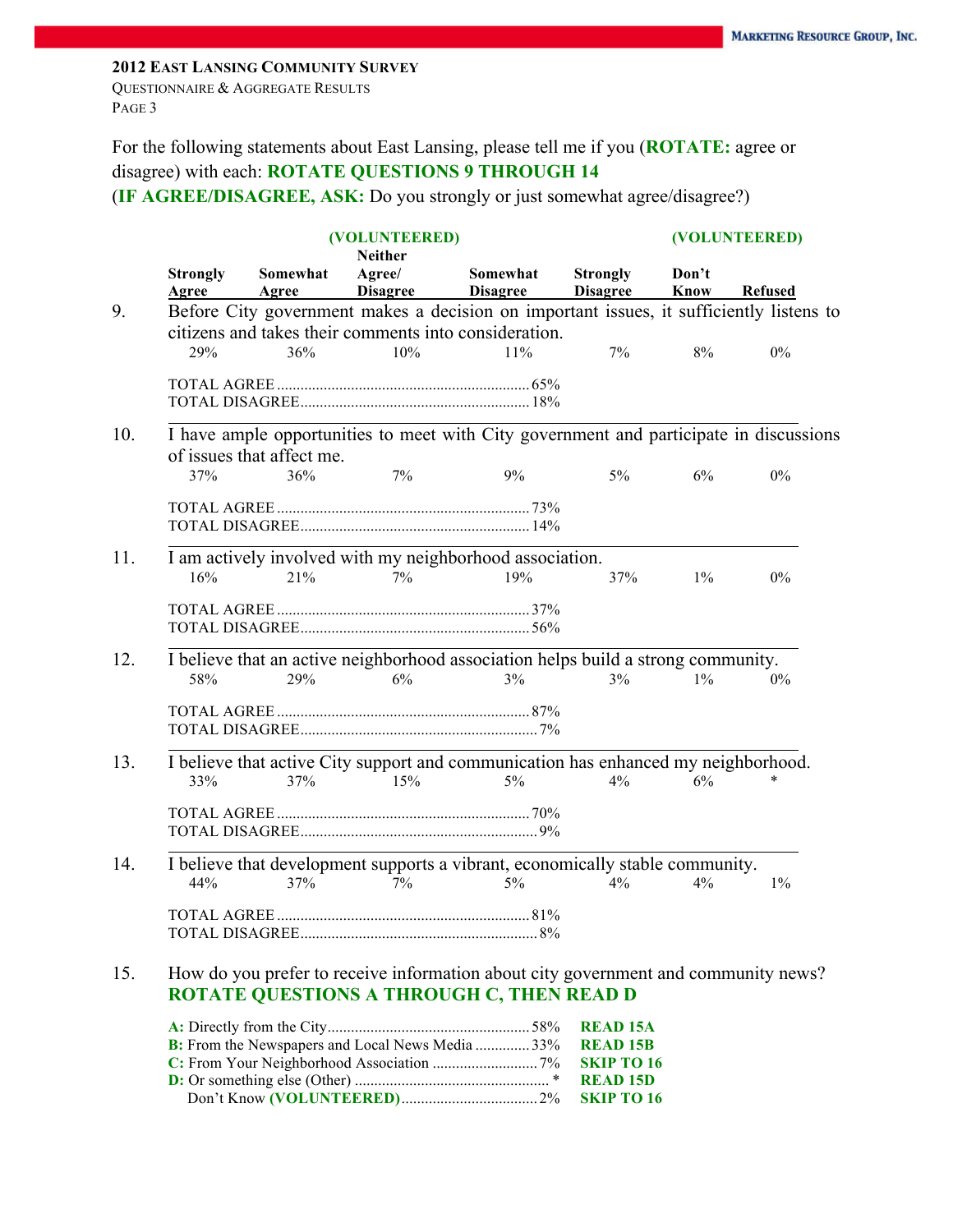QUESTIONNAIRE & AGGREGATE RESULTS PAGE 4

Refused **(VOLUNTEERED)**............................................. \* **SKIP TO 16**

### **(ASK 15A ONLY IF THEY ANSWERED A ON QUESTION 15)**

15a. From which of the following methods do you prefer to receive information from the City? **(ROTATE A THROUGH F)**

| Don't Know (VOLUNTEERED) 2% |  |
|-----------------------------|--|
| Refused (VOLUNTEERED)  1%   |  |

# **(ASK 15B ONLY IF THEY ANSWERED B ON QUESTION 15)**

15.b From which of the following methods do you prefer to receive information from the media? **(ROTATE A THROUGH C)**

| Don't Know (VOLUNTEERED) 2% |  |
|-----------------------------|--|
|                             |  |

16. In the past year, have you had contact with any East Lansing City employee or official to complete a transaction, ask a question, submit a comment, or anything else?

### **(ASK 17 ONLY IF THEY ANSWERED YES ON QUESTION 16.)**

17. Were you (**ROTATE:** satisfied or dissatisfied) with how your inquiry or transaction with the City of East Lansing was handled? (**IF SATISFIED/DISSATISFIED, ASK:** Were you very or just somewhat satisfied/dissatisfied?)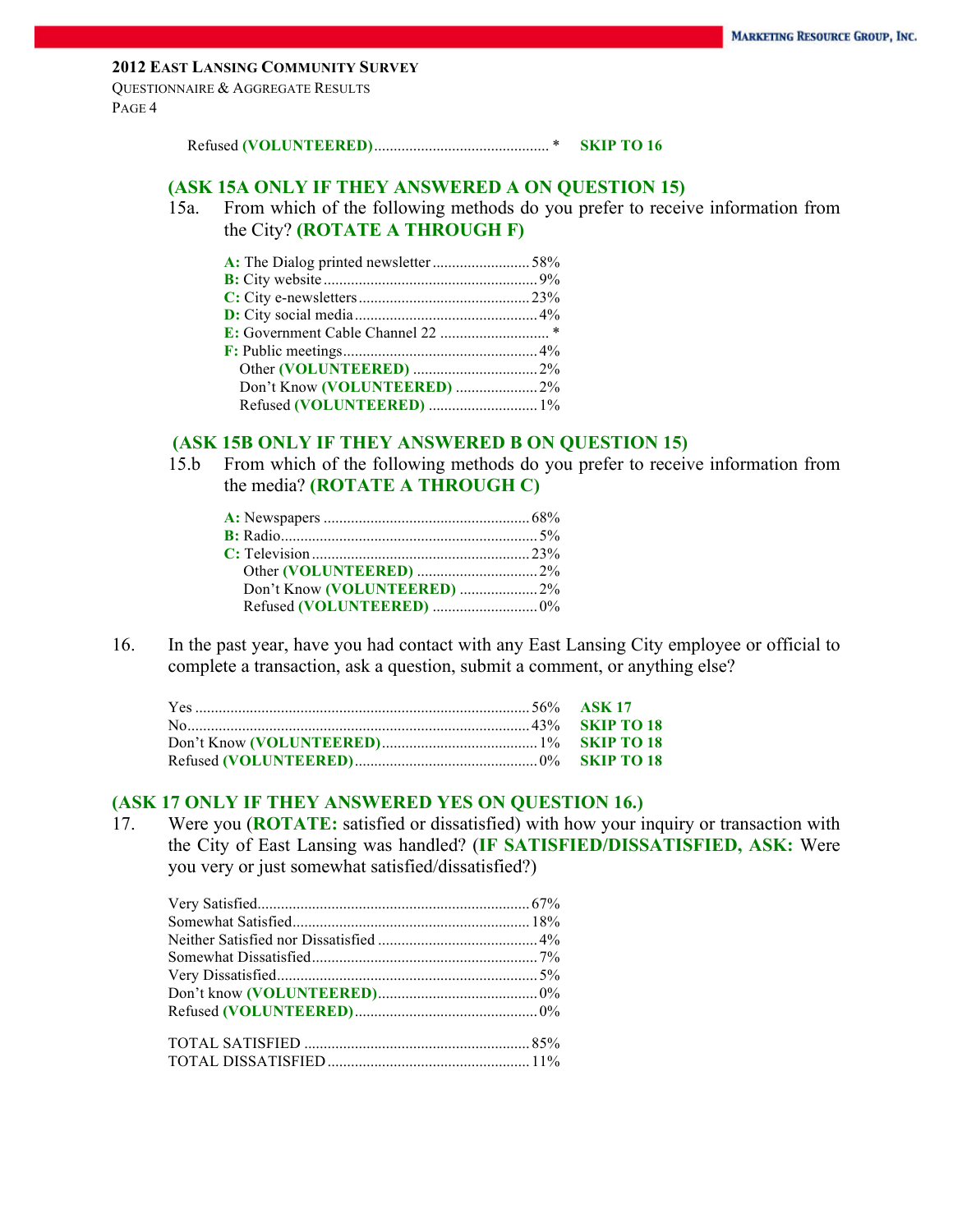18. As in past years, the City faced considerable financial challenges brought on by a decline in property taxes and a significant decrease in funding from state sources. In general, would you prefer that the City meet these budget challenges by (**ROTATE:** reducing or eliminating specific services, or by raising taxes), or some combination of these?

Finally, just a few questions for statistical purposes, and we'll be through.

I. How long have you been a resident of East Lansing?

### II. Are you currently a college student?

| Yes $\ldots$ 16% |  |
|------------------|--|
|                  |  |
|                  |  |
|                  |  |

III. Do you own the home where you live or do you rent?

IV. Are there children of school age, under the age of 18, living in your household?